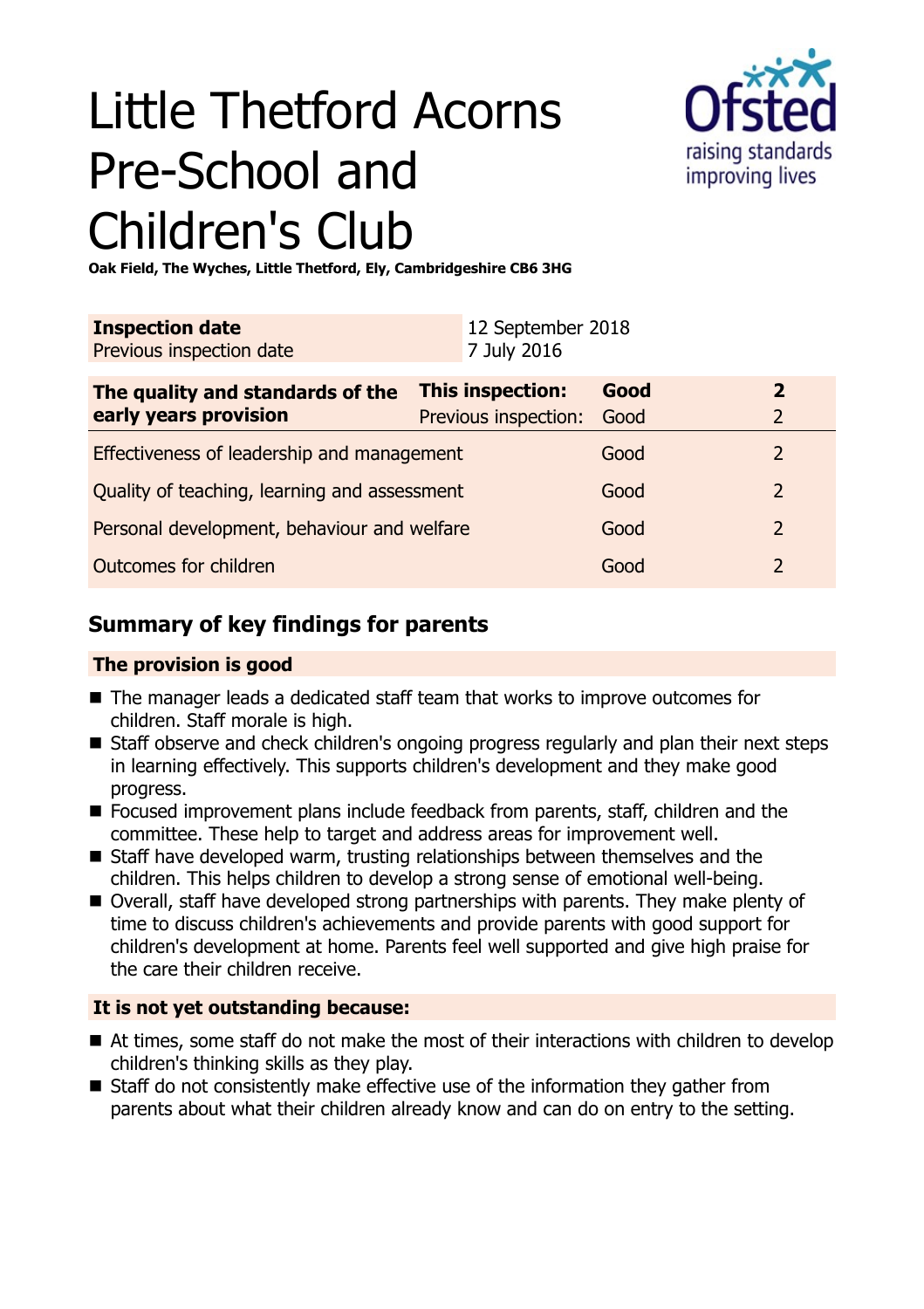# **What the setting needs to do to improve further**

#### **To further improve the quality of the early years provision the provider should:**

- $\blacksquare$  support staff to make the most of opportunities that arise during conversations and activities to fully extend children's learning
- gather more detailed information from parents about what their children already know and can do when they start at the pre-school and use this information to establish more accurate starting points.

#### **Inspection activities**

- The inspector observed the quality of teaching during activities indoors and outdoors, and assessed the impact this has on children's learning.
- The inspector spoke to staff, children and committee members at appropriate times during the inspection.
- The inspector completed a joint observation of an activity with the pre-school manager.
- The inspector sampled a range of documents including children's learning records and evidence of staff's suitability to work with children.
- $\blacksquare$  The inspector spoke with parents and took account of their views.

#### **Inspector**

Tracey Dawson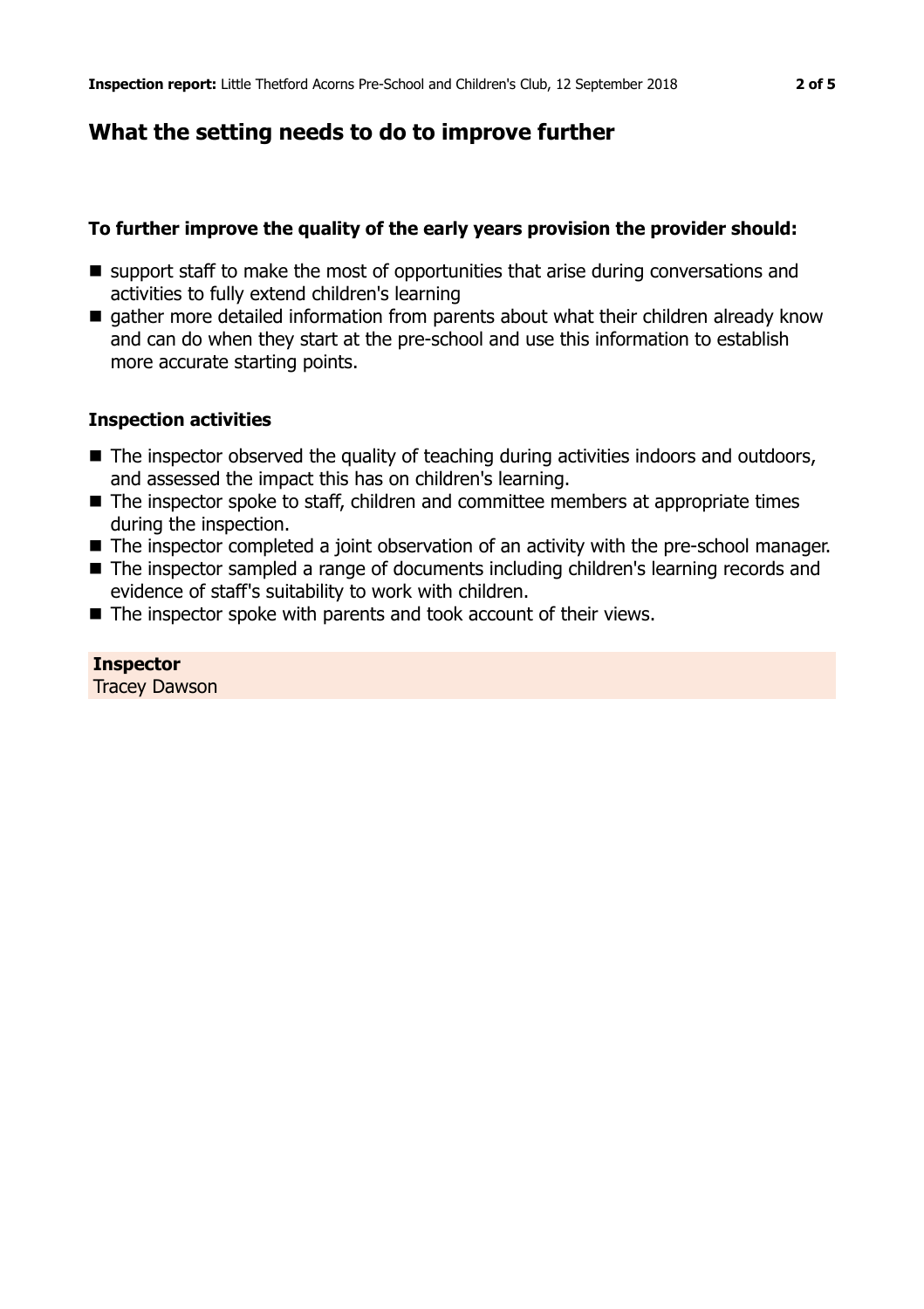# **Inspection findings**

#### **Effectiveness of leadership and management is good**

The manager is passionate about her role. She leads by example and works with the children every day, successfully modelling good practice. Staff work with enthusiasm and build positive relationships with parents, children and other professionals. Safeguarding is effective. Staff have a thorough understanding of their safeguarding responsibilities. They know the procedures to follow if they are concerned a child is at risk of harm. All staff attend child protection training regularly and their knowledge is reviewed at team and supervisory meetings. Recruitment procedures are rigorous, and the efficient induction of new staff and regular one-to-one support and training opportunities lead to consistency in the care of the children. Close links with local schools help staff to support children as they prepare to move into their reception classes.

#### **Quality of teaching, learning and assessment is good**

Staff know the children well. They have a good understanding of child development and overall, know how to promote children's learning through play. Staff promote children's language development well. For example, they repeat children's attempts at sentences and model new words clearly. Children benefit from plenty of opportunities to develop their imagination. Staff use real resources where possible, such as lamps and kitchen utensils in the home corner and model the use of these. Staff encourage children's ideas well. For example, when outside, children decide to make pancakes and staff encourage the children to choose their favourite toppings.

#### **Personal development, behaviour and welfare are good**

The pre-school is calm and friendly. When the children arrive they are keen to learn and participate. An effective key-person system is in place and staff know the children well. Children are familiar with the routine and staff's expectations, and they help to tidy away toys. Children have daily opportunities to develop their physical skills, for example, in the outside area as they climb and balance on equipment. Staff support children to make healthy choices at snack time. Staff help children to develop self-help skills, such as buttering their own crackers and using tongs to select fruit.

#### **Outcomes for children are good**

Children make good progress during their time at the pre-school. They learn how to care for animals. For example, they take turns holding and feeding the pre-school's guinea pigs. Children work well together to tidy up after activities and independently put on their boots to go outside. They develop skills in readiness for writing, such as drawing and painting to strengthen their hand muscles. They use tools such as rolling pins and cutters with increasing skill. Children are successfully acquiring the skills they need to move onto their next stage of learning or school.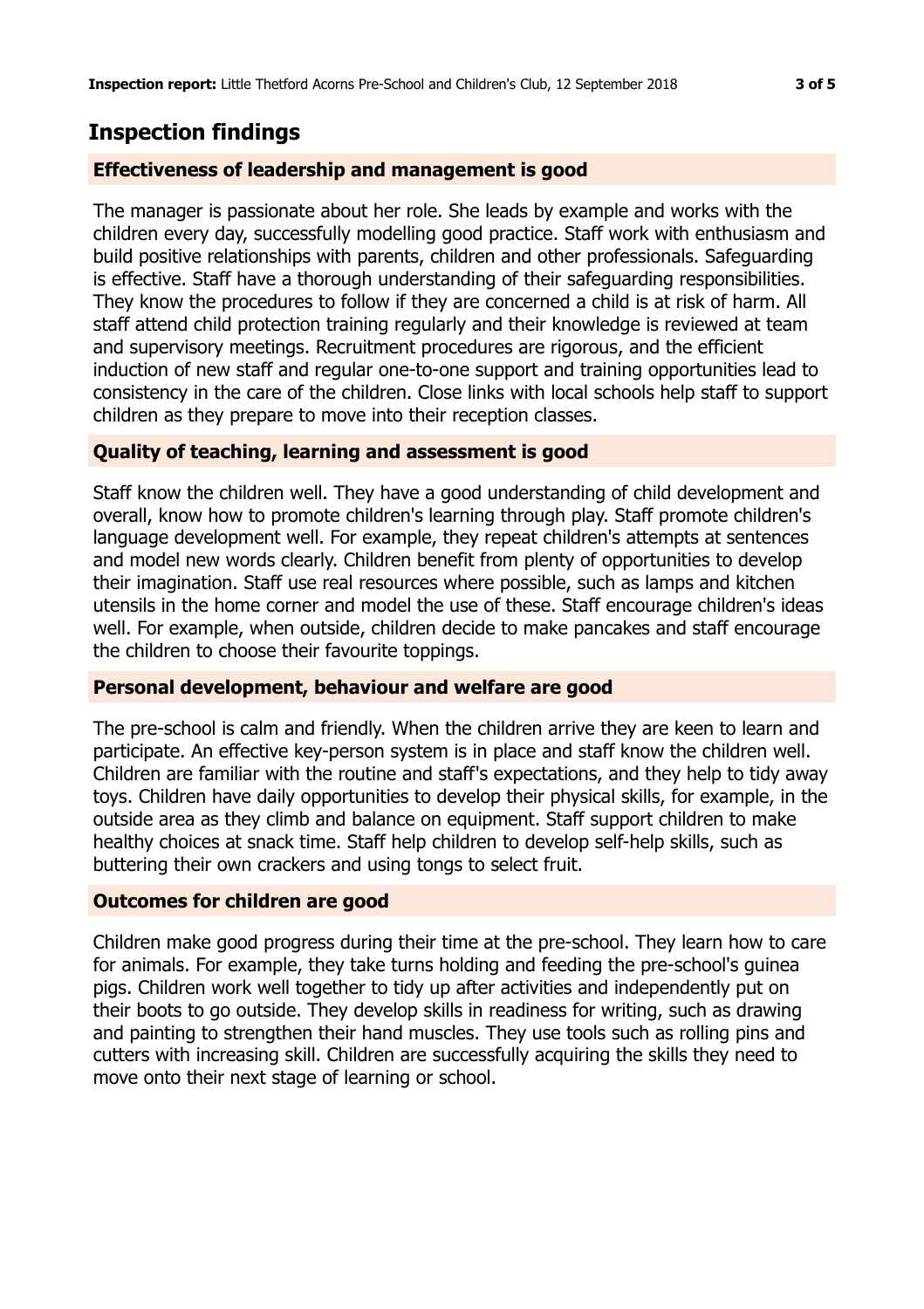## **Setting details**

| Unique reference number                             | EY405040                                                                             |
|-----------------------------------------------------|--------------------------------------------------------------------------------------|
| <b>Local authority</b>                              | Cambridgeshire                                                                       |
| <b>Inspection number</b>                            | 10062129                                                                             |
| <b>Type of provision</b>                            | Sessional day care                                                                   |
| <b>Registers</b>                                    | Early Years Register, Compulsory Childcare<br>Register, Voluntary Childcare Register |
| Day care type                                       | Childcare on non-domestic premises                                                   |
| Age range of children                               | $2 - 4$                                                                              |
| <b>Total number of places</b>                       | 25                                                                                   |
| Number of children on roll                          | 30                                                                                   |
| Name of registered person                           | Little Thetford Acorns                                                               |
| <b>Registered person unique</b><br>reference number | RP529498                                                                             |
| Date of previous inspection                         | 7 July 2016                                                                          |
| Telephone number                                    | 01353 649234                                                                         |

Little Thetford Acorns Pre-School and Children's Club registered in 2010. The pre-school opens Monday to Friday during school term time. Sessions are from 9am until 3pm. The pre-school is a committee run group and receives funding for two-, three- and four-yearold children. The pre-school employs six staff, all of whom hold qualifications at level 3 or above.

This inspection was carried out by Ofsted under sections 49 and 50 of the Childcare Act 2006 on the quality and standards of provision that is registered on the Early Years Register. The registered person must ensure that this provision complies with the statutory framework for children's learning, development and care, known as the early years foundation stage.

Any complaints about the inspection or the report should be made following the procedures set out in the guidance Complaints procedure: raising concerns and making complaints about Ofsted, which is available from Ofsted's website: www.ofsted.gov.uk. If you would like Ofsted to send you a copy of the guidance, please telephone 0300 123 4234, or email [enquiries@ofsted.gov.uk.](mailto:enquiries@ofsted.gov.uk)